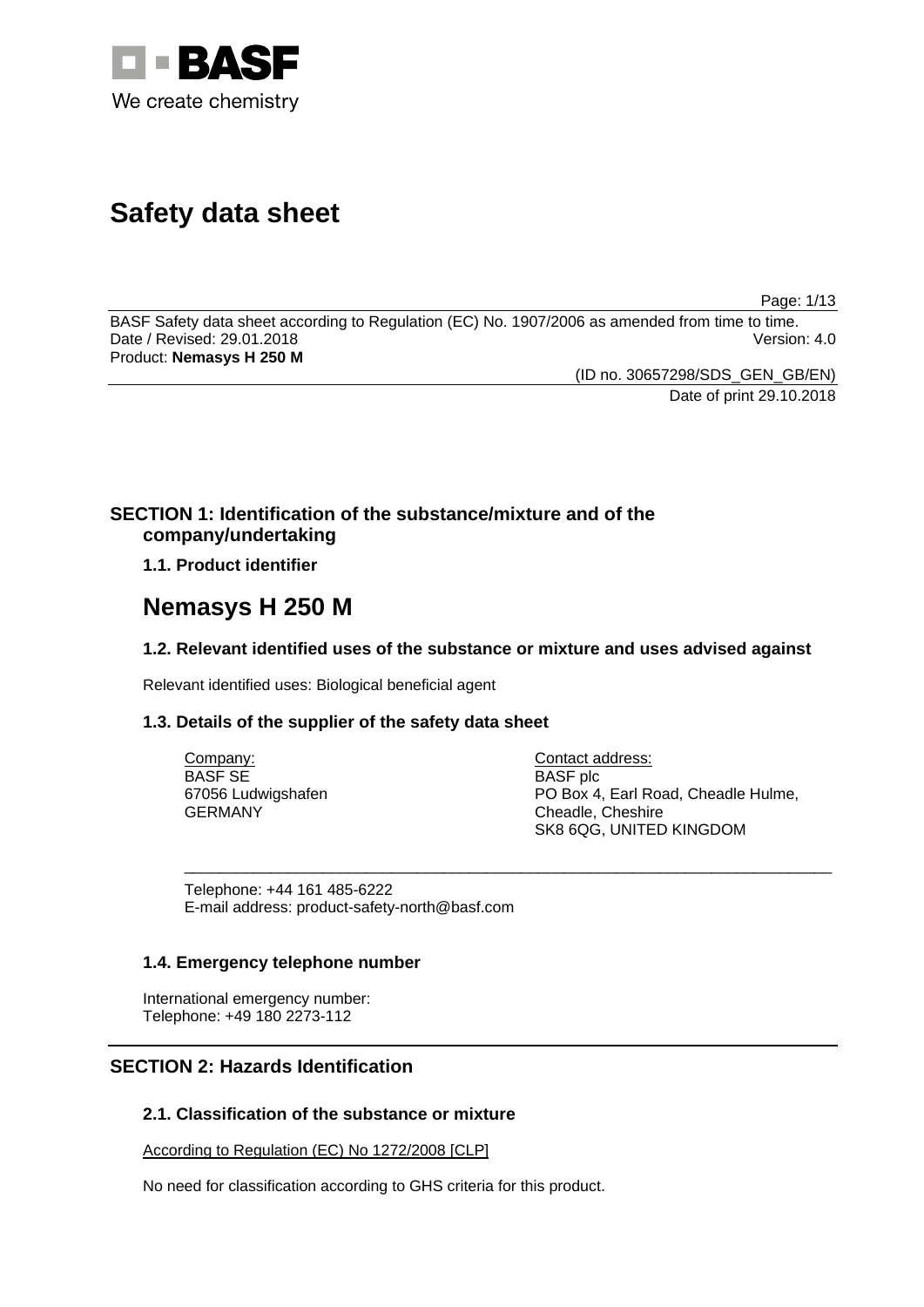Page: 2/13

BASF Safety data sheet according to Regulation (EC) No. 1907/2006 as amended from time to time. Date / Revised: 29.01.2018 Version: 4.0 Product: **Nemasys H 250 M**

(ID no. 30657298/SDS\_GEN\_GB/EN)

Date of print 29.10.2018

### **2.2. Label elements**

Globally Harmonized System, EU (GHS)

Precautionary Statement:

| P101 | If medical advice is needed, have product container or label at hand. |
|------|-----------------------------------------------------------------------|
| P102 | Keep out of reach of children.                                        |
| P103 | Read label before use.                                                |

The product does not require a hazard warning label in accordance with GHS criteria.

### **2.3. Other hazards**

According to Regulation (EC) No 1272/2008 [CLP]

See section 12 - Results of PBT and vPvB assessment.

If applicable information is provided in this section on other hazards which do not result in classification but which may contribute to the overall hazards of the substance or mixture.

# **SECTION 3: Composition/Information on Ingredients**

### **3.1. Substances**

Not applicable

#### **3.2. Mixtures**

Chemical nature

Contains: biological beneficial organism

Hazardous ingredients (GHS) according to Regulation (EC) No. 1272/2008

Silicic acid, calcium salt Content (W/W): < 10 % CAS Number: 1344-95-2 EC-Number: 215-710-8 REACH registration number: 01- 2119427745-34

# **SECTION 4: First-Aid Measures**

**4.1. Description of first aid measures** Remove contaminated clothing.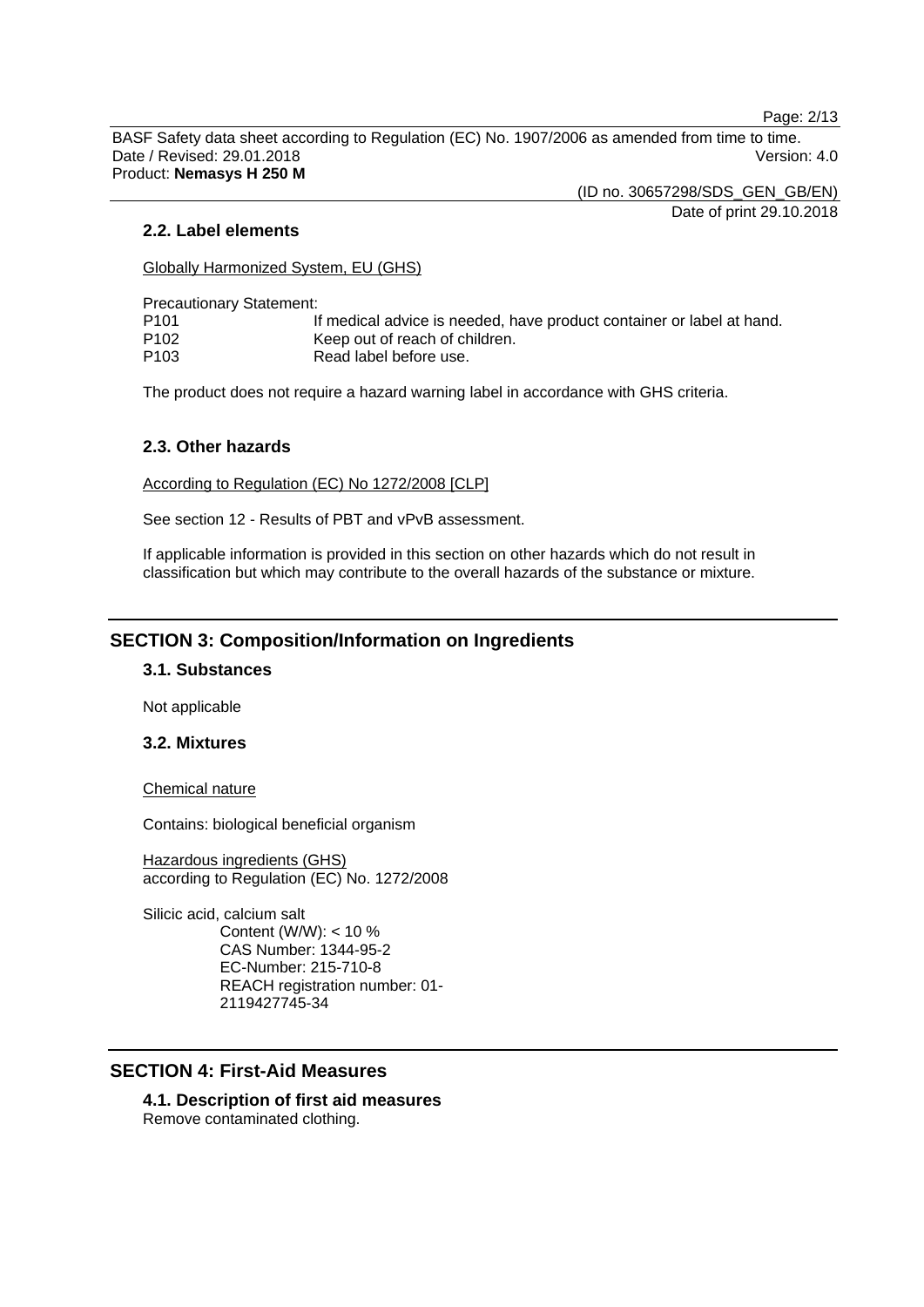Page: 3/13

BASF Safety data sheet according to Regulation (EC) No. 1907/2006 as amended from time to time. Date / Revised: 29.01.2018 Version: 4.0 Product: **Nemasys H 250 M**

(ID no. 30657298/SDS\_GEN\_GB/EN)

Date of print 29.10.2018

Show container, label and/or safety data sheet to physician.

If inhaled: Keep patient calm, remove to fresh air.

On skin contact: Wash thoroughly with soap and water.

On contact with eyes: Wash affected eyes for at least 15 minutes under running water with eyelids held open.

On ingestion: Rinse mouth and then drink plenty of water.

#### **4.2. Most important symptoms and effects, both acute and delayed**

Symptoms: No significant reaction of the human body to the product known.

**4.3. Indication of any immediate medical attention and special treatment needed**

Treatment: Symptomatic treatment (decontamination, vital functions).

# **SECTION 5: Fire-Fighting Measures**

# **5.1. Extinguishing media**

Suitable extinguishing media: water spray, dry powder, foam

Unsuitable extinguishing media for safety reasons: carbon dioxide

#### **5.2. Special hazards arising from the substance or mixture**

carbon monoxide, Carbon dioxide, nitrogen oxides The substances/groups of substances mentioned can be released in case of fire.

#### **5.3. Advice for fire-fighters**

Special protective equipment: Wear self-contained breathing apparatus and chemical-protective clothing.

Further information:

Keep containers cool by spraying with water if exposed to fire. In case of fire and/or explosion do not breathe fumes. Collect contaminated extinguishing water separately, do not allow to reach sewage or effluent systems. Dispose of fire debris and contaminated extinguishing water in accordance with official regulations.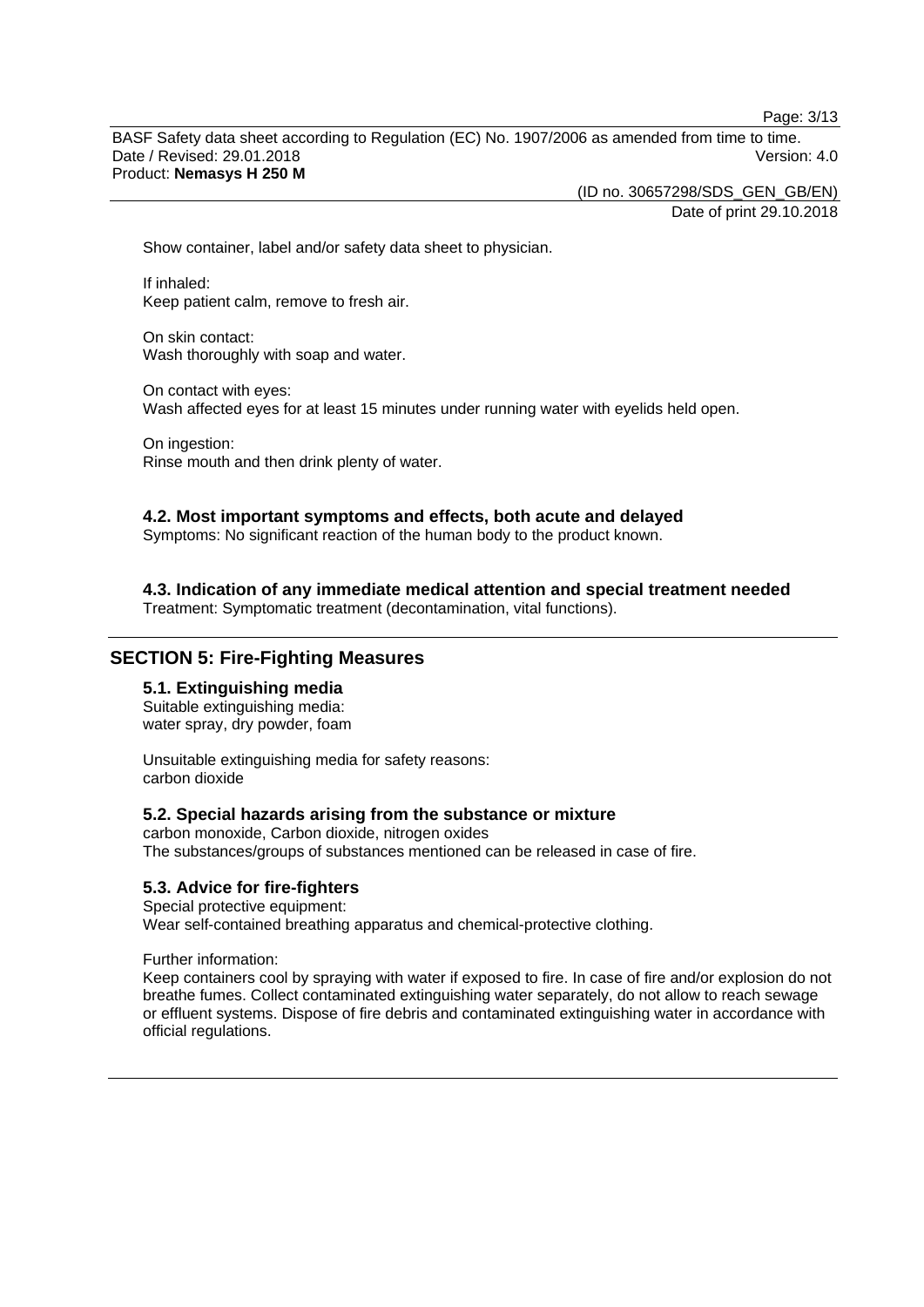Page: 4/13

BASF Safety data sheet according to Regulation (EC) No. 1907/2006 as amended from time to time. Date / Revised: 29.01.2018 Version: 4.0 Product: **Nemasys H 250 M**

(ID no. 30657298/SDS\_GEN\_GB/EN)

Date of print 29.10.2018

# **SECTION 6: Accidental Release Measures**

## **6.1. Personal precautions, protective equipment and emergency procedures**

Use personal protective clothing. Avoid contact with the skin, eyes and clothing. Avoid dust formation.

#### **6.2. Environmental precautions**

Do not discharge into the subsoil/soil. Do not discharge into drains/surface waters/groundwater.

Do not allow contamination of public drains or surface or ground waters. Inform local water plc if spillage enters drains and the Environment Agency (England & Wales), the Scottish Environmental Protection Agency (Scotland), or the Environment and Heritage Service (Northern Ireland) if it enters surface or ground waters. Keep people and animals away.

#### **6.3. Methods and material for containment and cleaning up**

For small amounts: Contain with dust binding material and dispose of.

For large amounts: Sweep/shovel up.

Dispose of absorbed material in accordance with regulations. Collect waste in suitable containers, which can be labeled and sealed. Clean contaminated floors and objects thoroughly with water and detergents, observing environmental regulations. Avoid raising dust.

#### **6.4. Reference to other sections**

Information regarding exposure controls/personal protection and disposal considerations can be found in section 8 and 13.

# **SECTION 7: Handling and Storage**

#### **7.1. Precautions for safe handling**

No special measures necessary if stored and handled correctly. Ensure thorough ventilation of stores and work areas. When using do not eat, drink or smoke. Hands and/or face should be washed before breaks and at the end of the shift.

Protection against fire and explosion:

Avoid dust formation. Dust can form an explosive mixture with air. Prevent electrostatic charge sources of ignition should be kept well clear - fire extinguishers should be kept handy.

# **7.2. Conditions for safe storage, including any incompatibilities**

Segregate from foods and animal feeds.

Further information on storage conditions: Keep away from heat. Protect against moisture. Protect from direct sunlight. Keep container tightly closed. Store protected against freezing.

Storage stability: Storage temperature: 2 - 5 °C If an expiry date is mentioned on the packaging/label this takes priority over the statements on storage duration in this safety data sheet.

#### Protect from temperatures below: 2 °C

Changes in the properties of the product may occur if substance/product is stored below indicated temperature for extended periods of time.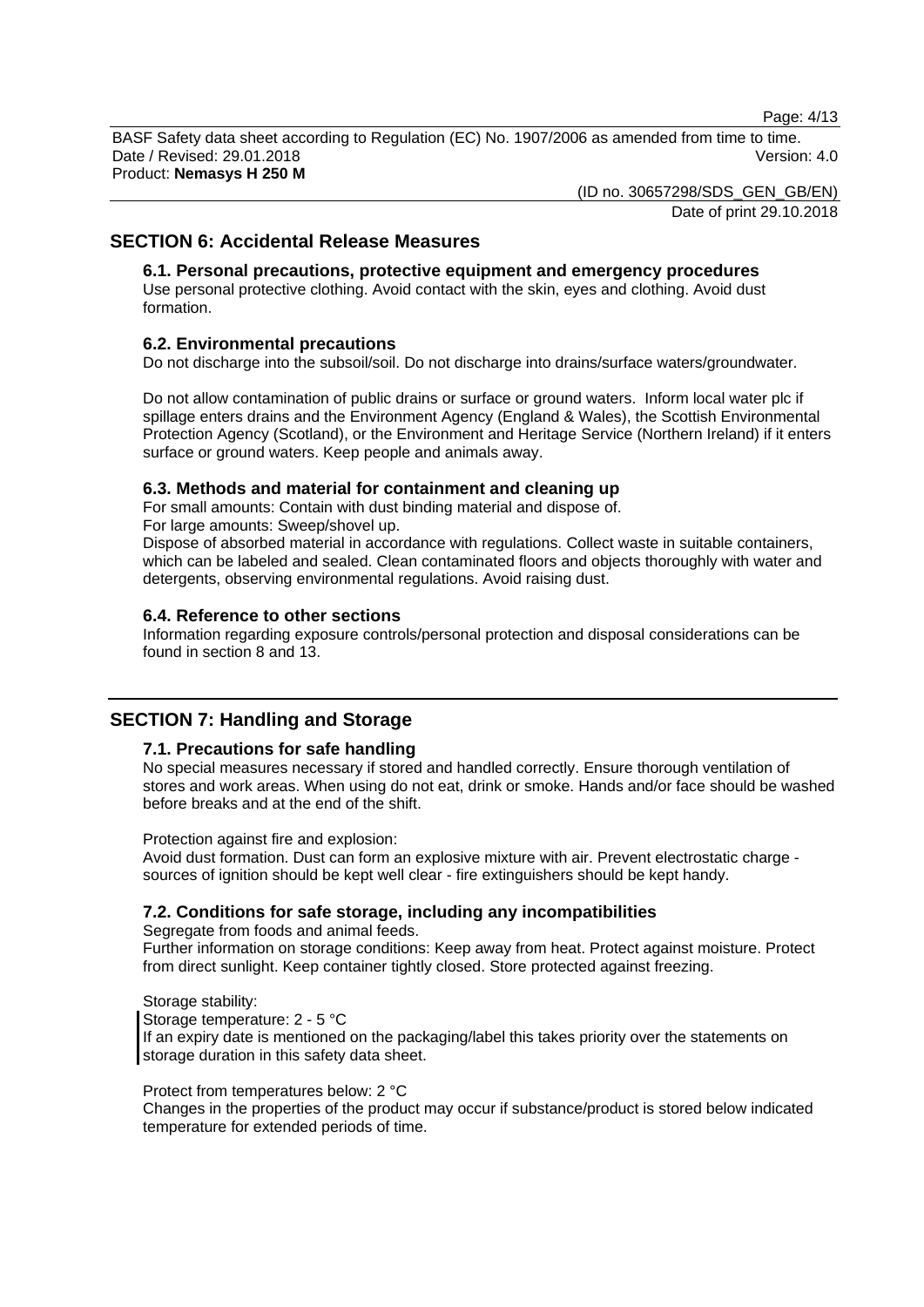Page: 5/13

BASF Safety data sheet according to Regulation (EC) No. 1907/2006 as amended from time to time. Date / Revised: 29.01.2018 Version: 4.0 Product: **Nemasys H 250 M**

(ID no. 30657298/SDS\_GEN\_GB/EN)

Date of print 29.10.2018

Protect from temperatures above: 25 °C

Changes in the properties of the product may occur if substance/product is stored above indicated temperature for extended periods of time.

#### **7.3. Specific end use(s)**

For the relevant identified use(s) listed in Section 1 the advice mentioned in this section 7 is to be observed.

# **SECTION 8: Exposure Controls/Personal Protection**

# **8.1. Control parameters**

Components with occupational exposure limits

Refer to the current edition of HSE Guidance Note EH40 Occupational Exposure Limits (United Kingdom). For normal use and handling refer to the product label/leaflet. In all other cases the following apply.

1344-95-2: Silicic acid, calcium salt

TWA value 10 mg/m3 (WEL/EH 40 (UK)), Inhalable dust TWA value 4 mg/m3 (WEL/EH 40 (UK)), Respirable dust

# **8.2. Exposure controls**

Personal protective equipment

Respiratory protection: Respiratory protection not required.

Hand protection:

Suitable chemical resistant safety gloves (EN 374) also with prolonged, direct contact (Recommended: Protective index 6, corresponding > 480 minutes of permeation time according to EN 374): E.g. nitrile rubber (0.4 mm), chloroprene rubber (0.5 mm), butyl rubber (0.7 mm) etc.

Eye protection: Safety glasses with side-shields (frame goggles) (e.g. EN 166)

Body protection:

Body protection must be chosen depending on activity and possible exposure, e.g. apron, protecting boots, chemical-protection suit (according to EN 14605 in case of splashes or EN ISO 13982 in case of dust).

#### General safety and hygiene measures

Handle in accordance with good industrial hygiene and safety practice. Wearing of closed work clothing is recommended. Store work clothing separately. Keep away from food, drink and animal feeding stuffs.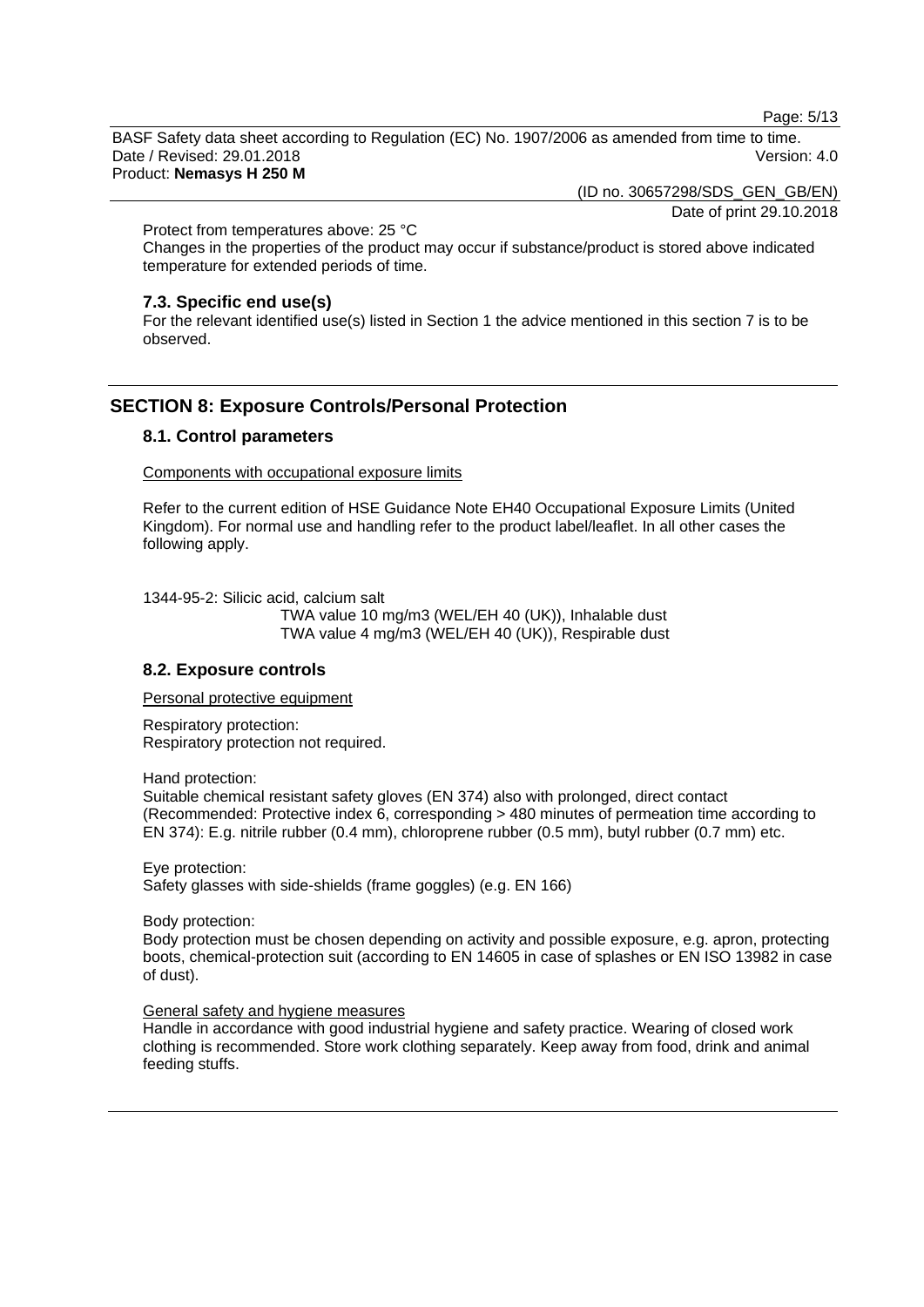Page: 6/13

BASF Safety data sheet according to Regulation (EC) No. 1907/2006 as amended from time to time. Date / Revised: 29.01.2018 **Version: 4.0** Product: **Nemasys H 250 M**

(ID no. 30657298/SDS\_GEN\_GB/EN)

Date of print 29.10.2018

# **SECTION 9: Physical and Chemical Properties**

# **9.1. Information on basic physical and chemical properties**

| Form:                                               | pasty to solid                                                                         |
|-----------------------------------------------------|----------------------------------------------------------------------------------------|
| Colour:                                             | brown                                                                                  |
| Odour:                                              | characteristic                                                                         |
| Odour threshold:                                    |                                                                                        |
|                                                     | Not determined due to potential                                                        |
|                                                     | health hazard by inhalation.                                                           |
| pH value:                                           | approx. $5 - 7$                                                                        |
|                                                     | (20 °C)                                                                                |
| Melting temperature:                                |                                                                                        |
| boiling temperature:                                | not applicable                                                                         |
|                                                     | not applicable                                                                         |
| Flash point:                                        |                                                                                        |
|                                                     | not applicable, the product is a solid                                                 |
| Evaporation rate:                                   |                                                                                        |
|                                                     | not applicable                                                                         |
| Flammability:                                       | Based on the chemical structure                                                        |
|                                                     | there is no indication of flammability                                                 |
| Lower explosion limit:                              |                                                                                        |
|                                                     | As a result of our experience with this                                                |
|                                                     | product and our knowledge of its                                                       |
|                                                     | composition we do not expect any                                                       |
|                                                     | hazard as long as the product is used                                                  |
|                                                     | appropriately and in accordance with                                                   |
|                                                     | the intended use.                                                                      |
| Upper explosion limit:                              |                                                                                        |
|                                                     | As a result of our experience with this                                                |
|                                                     | product and our knowledge of its                                                       |
|                                                     | composition we do not expect any                                                       |
|                                                     | hazard as long as the product is used                                                  |
|                                                     | appropriately and in accordance with                                                   |
|                                                     | the intended use.                                                                      |
| Vapour pressure:                                    |                                                                                        |
|                                                     | not applicable                                                                         |
| Density:                                            | approx. 1.0 - 1.3 g/cm3                                                                |
|                                                     | (20 °C)                                                                                |
| Relative vapour density (air):                      | not applicable                                                                         |
| Solubility in water:                                | dispersible                                                                            |
| Partitioning coefficient n-octanol/water (log Kow): |                                                                                        |
|                                                     | not applicable                                                                         |
| Self ignition:                                      | not applicable                                                                         |
|                                                     |                                                                                        |
|                                                     | Thermal decomposition: No decomposition if stored and handled as prescribed/indicated. |
| Viscosity, dynamic:                                 |                                                                                        |
|                                                     | not applicable, the product is a solid                                                 |
| Explosion hazard:                                   | not explosive                                                                          |
|                                                     |                                                                                        |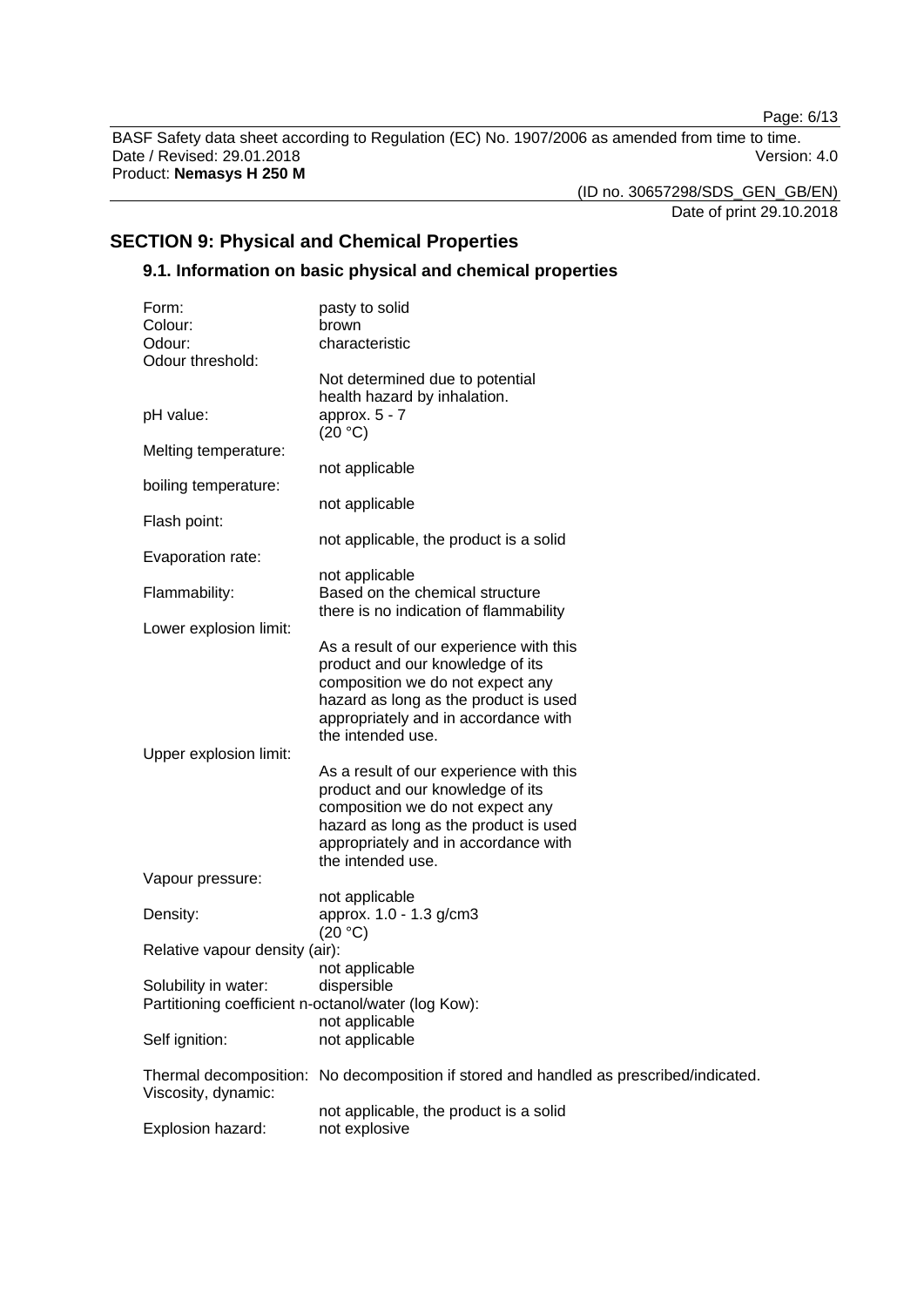Page: 7/13

BASF Safety data sheet according to Regulation (EC) No. 1907/2006 as amended from time to time. Date / Revised: 29.01.2018 Version: 4.0 Product: **Nemasys H 250 M**

(ID no. 30657298/SDS\_GEN\_GB/EN)

Date of print 29.10.2018

Fire promoting properties: Based on its structural properties the product is not classified as oxidizing.

# **9.2. Other information**

Bulk density: approx. 200 - 1,200 kg/m3

# **SECTION 10: Stability and Reactivity**

### **10.1. Reactivity**

No hazardous reactions if stored and handled as prescribed/indicated.

# **10.2. Chemical stability**

The product is stable if stored and handled as prescribed/indicated.

# **10.3. Possibility of hazardous reactions**

No hazardous reactions if stored and handled as prescribed/indicated.

# **10.4. Conditions to avoid**

See MSDS section 7 - Handling and storage.

# **10.5. Incompatible materials**

Substances to avoid: strong acids, strong bases, strong oxidizing agents

# **10.6. Hazardous decomposition products**

Hazardous decomposition products: No hazardous decomposition products if stored and handled as prescribed/indicated.

# **SECTION 11: Toxicological Information**

# **11.1. Information on toxicological effects**

#### Acute toxicity

Assessment of acute toxicity: Virtually nontoxic after a single ingestion. Virtually nontoxic by inhalation. Virtually nontoxic after a single skin contact.

#### Irritation

Assessment of irritating effects: Not irritating to the skin. Not irritating to the eyes.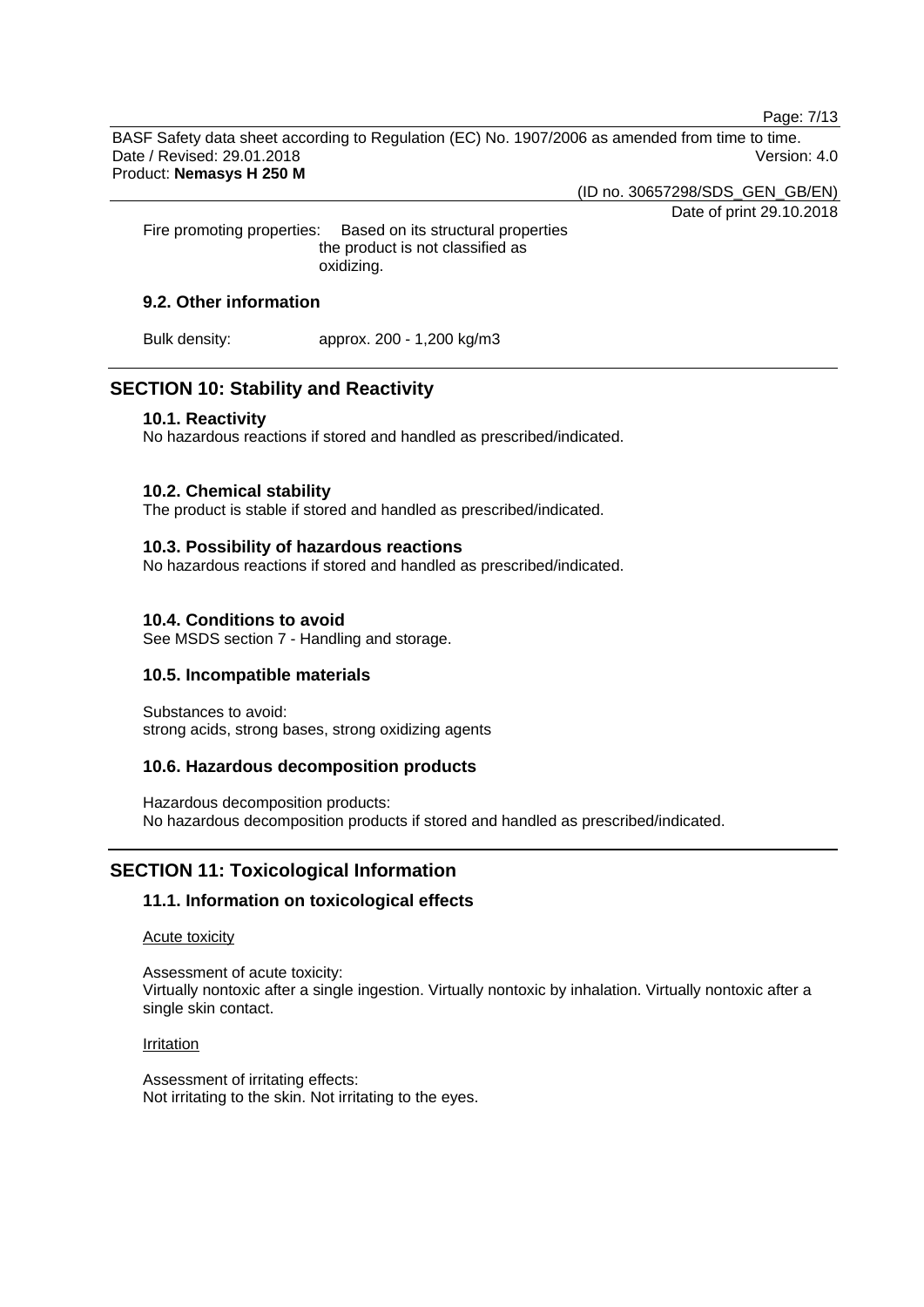Page: 8/13

BASF Safety data sheet according to Regulation (EC) No. 1907/2006 as amended from time to time. Date / Revised: 29.01.2018 Version: 4.0 Product: **Nemasys H 250 M**

(ID no. 30657298/SDS\_GEN\_GB/EN)

Date of print 29.10.2018

#### Respiratory/Skin sensitization

Assessment of sensitization: There is no evidence of a skin-sensitizing potential.

#### Germ cell mutagenicity

Assessment of mutagenicity:

The product has not been tested. The statement has been derived from the properties of the individual components. Mutagenicity tests revealed no genotoxic potential.

#### **Carcinogenicity**

Assessment of carcinogenicity:

The product has not been tested. The statement has been derived from the properties of the individual components. The results of various animal studies gave no indication of a carcinogenic effect.

#### Reproductive toxicity

Assessment of reproduction toxicity:

The product has not been tested. The statement has been derived from the properties of the individual components. The results of animal studies gave no indication of a fertility impairing effect.

#### Developmental toxicity

#### Assessment of teratogenicity:

The product has not been tested. The statement has been derived from the properties of the individual components. Animal studies gave no indication of a developmental toxic effect at doses that were not toxic to the parental animals.

#### Specific target organ toxicity (single exposure)

Assessment of STOT single:

Based on the available information there is no specific target organ toxicity to be expected after a single exposure.

Remarks: The product has not been tested. The statement has been derived from the properties of the individual components.

Repeated dose toxicity and Specific target organ toxicity (repeated exposure)

#### Assessment of repeated dose toxicity:

The product has not been tested. The statement has been derived from the properties of the individual components. No substance-specific organtoxicity was observed after repeated administration to animals.

#### Aspiration hazard

No aspiration hazard expected.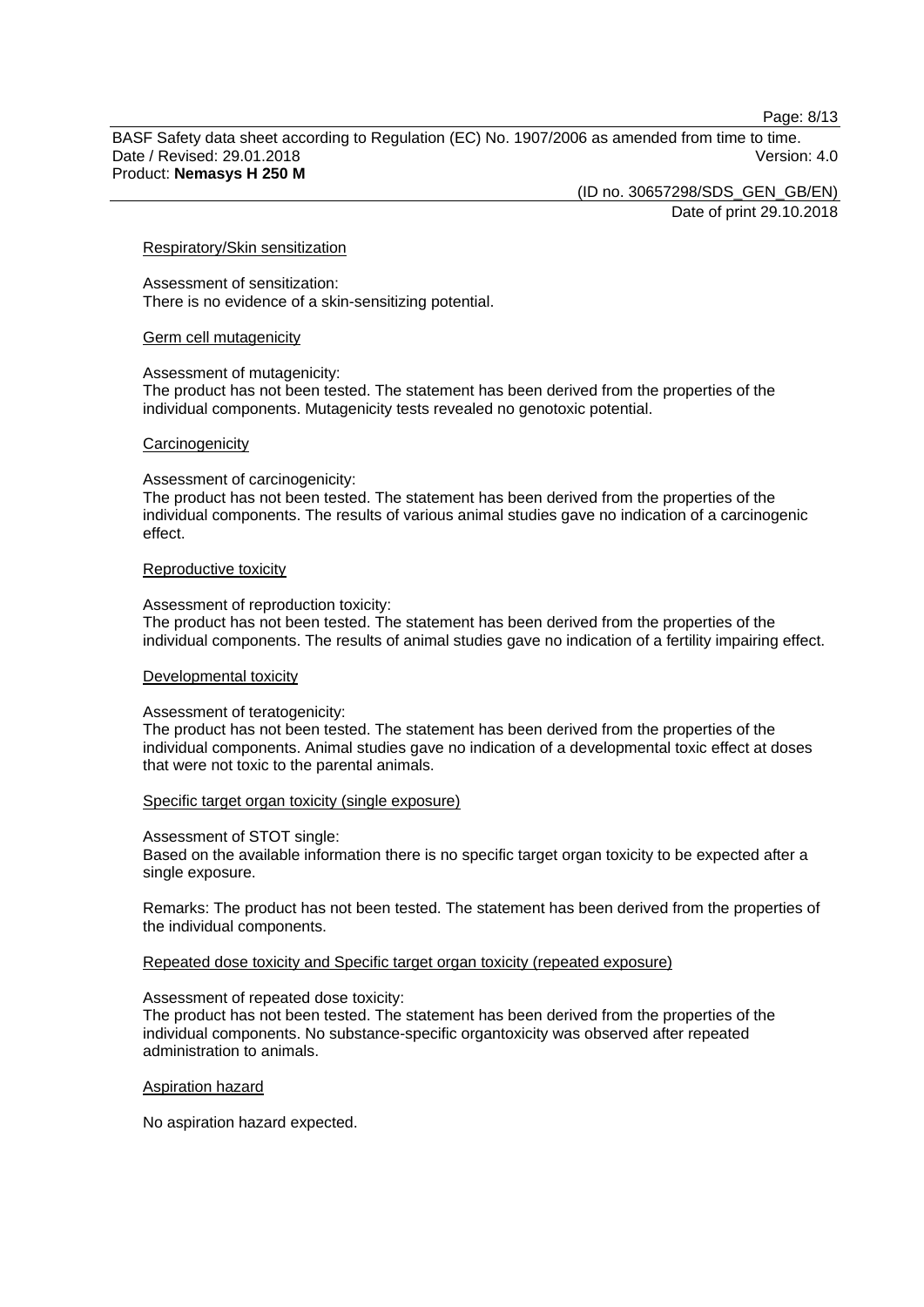Page: 9/13

BASF Safety data sheet according to Regulation (EC) No. 1907/2006 as amended from time to time. Date / Revised: 29.01.2018 Version: 4.0 Product: **Nemasys H 250 M**

(ID no. 30657298/SDS\_GEN\_GB/EN)

Date of print 29.10.2018

The product has not been tested. The statement has been derived from the properties of the individual components.

Other relevant toxicity information

Misuse can be harmful to health.

# **SECTION 12: Ecological Information**

### **12.1. Toxicity**

Assessment of aquatic toxicity: There is a high probability that the product is not acutely harmful to aquatic organisms.

Toxicity to fish: No data available.

Aquatic invertebrates: No data available.

Aquatic plants: No data available.

#### **12.2. Persistence and degradability**

Assessment biodegradation and elimination (H2O): The product has not been tested. The statement has been derived from the properties of the individual components.

Biodegradable.

#### **12.3. Bioaccumulative potential**

Bioaccumulation potential: not applicable

#### **12.4. Mobility in soil**

Assessment transport between environmental compartments: Adsorption in soil: not applicable

### **12.5. Results of PBT and vPvB assessment**

The product does not contain a substance fulfilling the PBT (persistent/bioaccumulative/toxic) criteria or the vPvB (very persistent/very bioaccumulative) criteria.

### **12.6. Other adverse effects**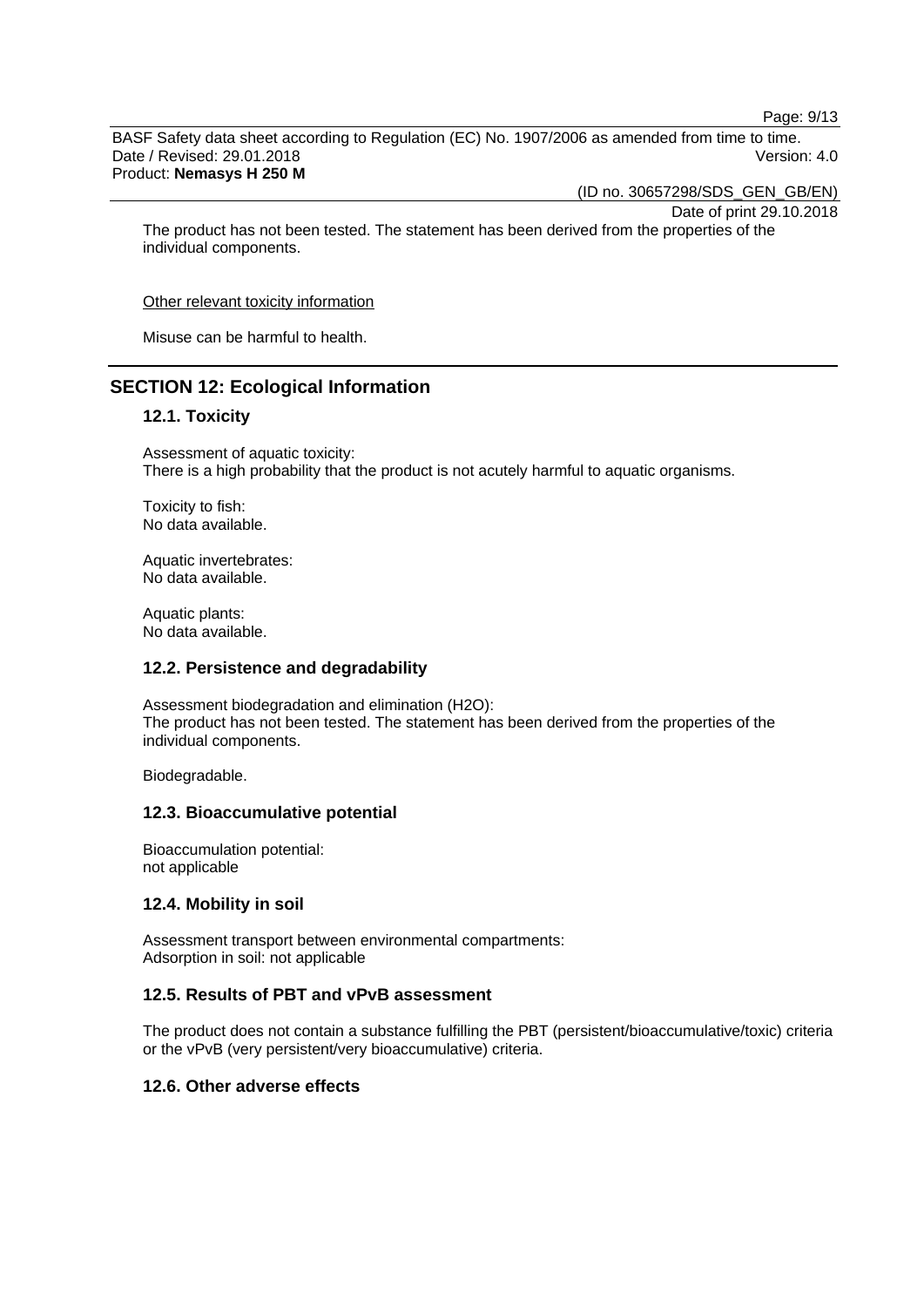Page: 10/13

BASF Safety data sheet according to Regulation (EC) No. 1907/2006 as amended from time to time. Date / Revised: 29.01.2018 Version: 4.0 Product: **Nemasys H 250 M**

(ID no. 30657298/SDS\_GEN\_GB/EN)

Date of print 29.10.2018

The product does not contain substances that are listed in Regulation (EC) 1005/2009 on substances that deplete the ozone layer.

# **12.7. Additional information**

Other ecotoxicological advice: Do not discharge product into the environment without control.

# **SECTION 13: Disposal Considerations**

#### **13.1. Waste treatment methods**

Must be disposed of or incinerated in accordance with local regulations.

The UK Environmental Protection (Duty of Care) Regulations (EP) and amendments should be noted (United Kingdom).

Contaminated packaging:

Contaminated packaging should be emptied as far as possible and disposed of in the same manner as the substance/product.

# **SECTION 14: Transport Information**

#### **Land transport**

ADR

| UN number:                  | Not classified as a dangerous good under transport regulations |
|-----------------------------|----------------------------------------------------------------|
| UN proper shipping name:    | Not applicable                                                 |
| Transport hazard class(es): | Not applicable                                                 |
| Packing group:              | Not applicable                                                 |
| Environmental hazards:      | Not applicable                                                 |
| Special precautions for     | Not applicable                                                 |
| user                        | None known                                                     |
| <b>RID</b>                  |                                                                |
| UN number:                  | Not classified as a dangerous good under transport regulations |
| UN proper shipping name:    | Not applicable                                                 |
| Transport hazard class(es): | Not applicable                                                 |
| Packing group:              | Not applicable                                                 |
| Environmental hazards:      | Not applicable                                                 |
| Special precautions for     | Not applicable                                                 |
| user                        | None known                                                     |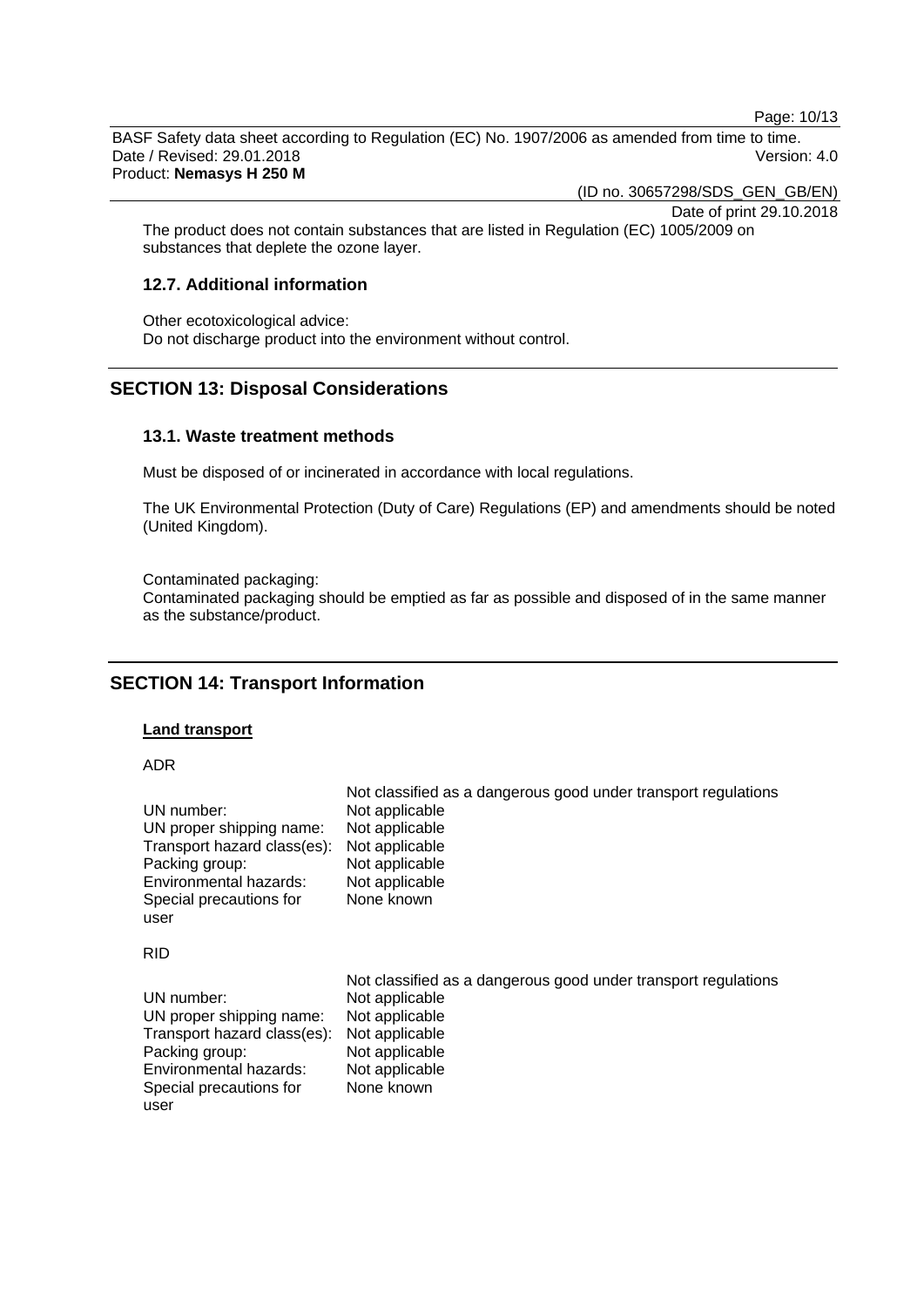Page: 11/13

BASF Safety data sheet according to Regulation (EC) No. 1907/2006 as amended from time to time. Date / Revised: 29.01.2018 Version: 4.0 Product: **Nemasys H 250 M**

(ID no. 30657298/SDS\_GEN\_GB/EN) Date of print 29.10.2018

#### **Inland waterway transport** ADN

Not classified as a dangerous good under transport regulations UN number: Not applicable<br>UN proper shipping name: Not applicable UN proper shipping name: Transport hazard class(es): Not applicable Packing group: Not applicable<br>
Environmental hazards: Not applicable Environmental hazards: Special precautions for None known

Transport in inland waterway vessel Not evaluated

# **Sea transport**

### IMDG

user:

|                                            | Not classified as a dangerous good under transport regulations |
|--------------------------------------------|----------------------------------------------------------------|
| UN number:                                 | Not applicable                                                 |
| UN proper shipping name:                   | Not applicable                                                 |
| Transport hazard class(es): Not applicable |                                                                |
| Packing group:                             | Not applicable                                                 |
| Environmental hazards:                     | Not applicable                                                 |
| Special precautions for                    | None known                                                     |
| user                                       |                                                                |

# **Air transport**

# IATA/ICAO

|                                            | Not classified as a dangerous good under transport regulations |
|--------------------------------------------|----------------------------------------------------------------|
| UN number:                                 | Not applicable                                                 |
| UN proper shipping name:                   | Not applicable                                                 |
| Transport hazard class(es): Not applicable |                                                                |
| Packing group:                             | Not applicable                                                 |
| Environmental hazards:                     | Not applicable                                                 |
| Special precautions for                    | None known                                                     |
| user                                       |                                                                |

# **14.1. UN number**

See corresponding entries for "UN number" for the respective regulations in the tables above.

# **14.2. UN proper shipping name**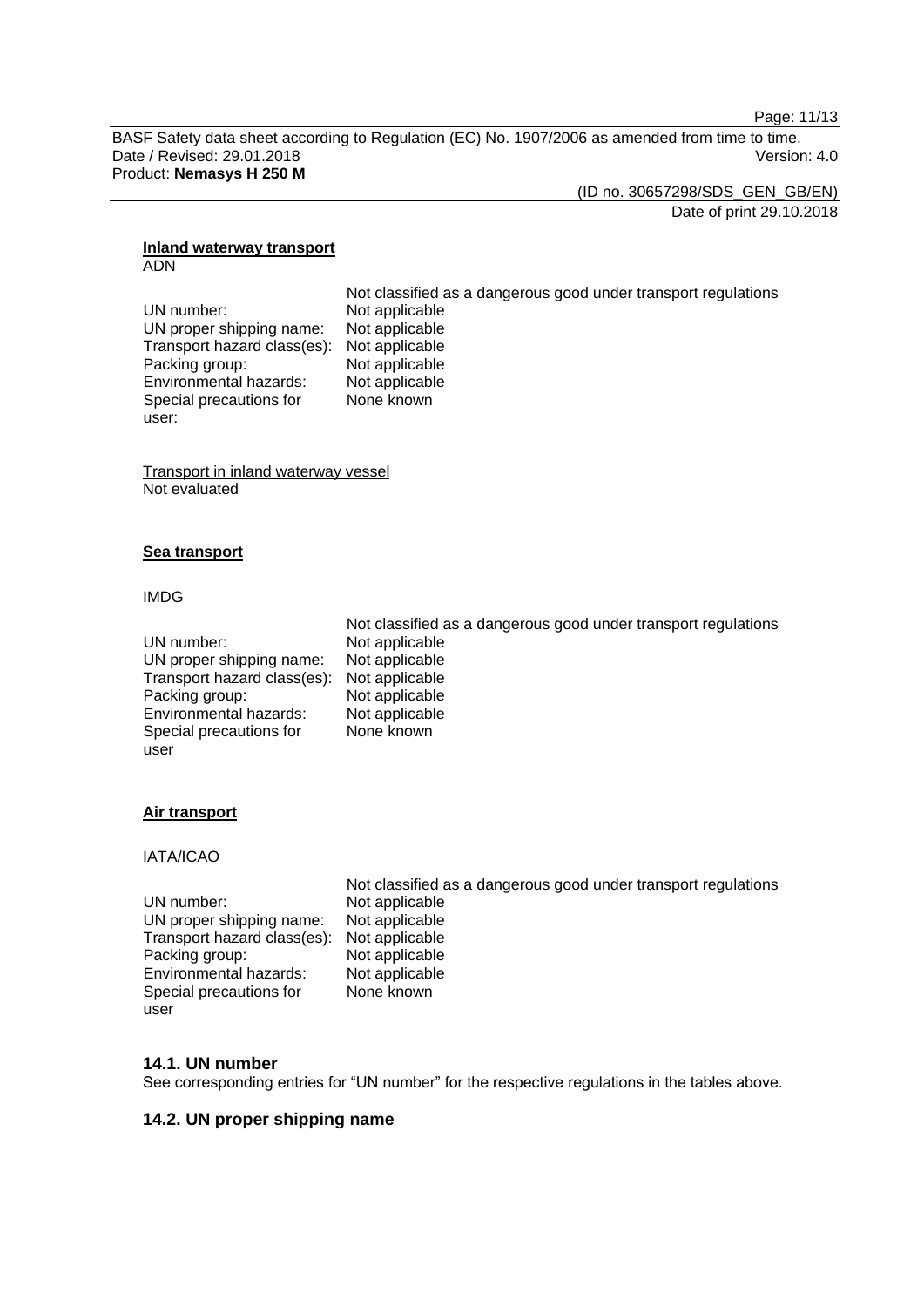Page: 12/13

BASF Safety data sheet according to Regulation (EC) No. 1907/2006 as amended from time to time. Date / Revised: 29.01.2018 Version: 4.0 Product: **Nemasys H 250 M**

(ID no. 30657298/SDS\_GEN\_GB/EN)

Date of print 29.10.2018

See corresponding entries for "UN proper shipping name" for the respective regulations in the tables above.

### **14.3. Transport hazard class(es)**

See corresponding entries for "Transport hazard class(es)" for the respective regulations in the tables above.

#### **14.4. Packing group**

See corresponding entries for "Packing group" for the respective regulations in the tables above.

#### **14.5. Environmental hazards**

See corresponding entries for "Environmental hazards" for the respective regulations in the tables above.

#### **14.6. Special precautions for user**

See corresponding entries for "Special precautions for user" for the respective regulations in the tables above.

# **14.7. Transport in bulk according to Annex II of MARPOL and the IBC Code**

| Regulation:         | Not evaluated |
|---------------------|---------------|
| Shipment approved:  | Not evaluated |
| Pollution name:     | Not evaluated |
| Pollution category: | Not evaluated |
| Ship Type:          | Not evaluated |
|                     |               |

# **SECTION 15: Regulatory Information**

# **15.1. Safety, health and environmental regulations/legislation specific for the substance or mixture**

If other regulatory information applies that is not already provided elsewhere in this safety data sheet, then it is described in this subsection.

This product is classified under the European CLP Regulation. (United Kingdom) The data should be considered when making any assessment under the Control of Substances Hazardous to Health Regulations (COSHH), and related guidance, for example, 'COSHH Essentials' (United Kingdom).

# **15.2. Chemical Safety Assessment**

Assessment of safe use has been performed for the mixture and the result is documented in section 7 and 8 of the SDS

# **SECTION 16: Other Information**